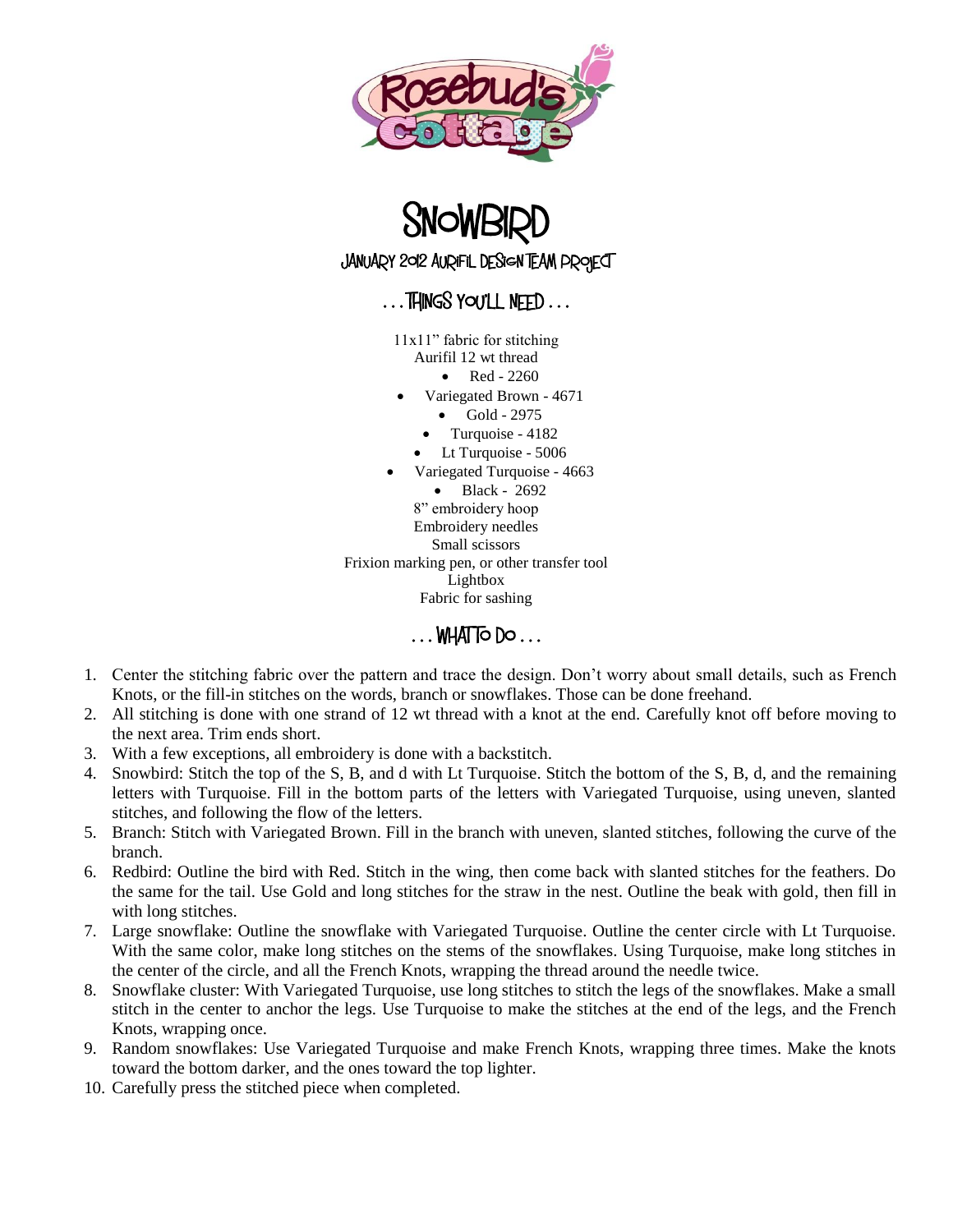## ... FINISHING THE BLOCK ...

- 1. Trim the stitched piece to  $6\frac{1}{2}x 6\frac{1}{2}x$ . Measure carefully from the center out to the cut edge.
- 2. Choose two different fabrics to sash the block.
- 3. From each fabric, cut the following pieces:
	- $2 1 \frac{1}{2}$  x 3  $\frac{1}{2}$ "
	- $2 1 \frac{1}{2}$  x 4  $\frac{1}{2}$
- 4. Sew the 3 ½" pieces from two different fabrics together along the 1 ½" side. Press toward the dark fabric. Do the same thing with the 4  $\frac{1}{2}$ " pieces.
- 5. Stitch the shorter sashing strips to the left and right of the stitched block. Press away from the center.
- 6. Stitch the remaining strips to the top and bottom, pressing away from the center.
- 7. Store carefully until you're ready to complete the wall hanging!